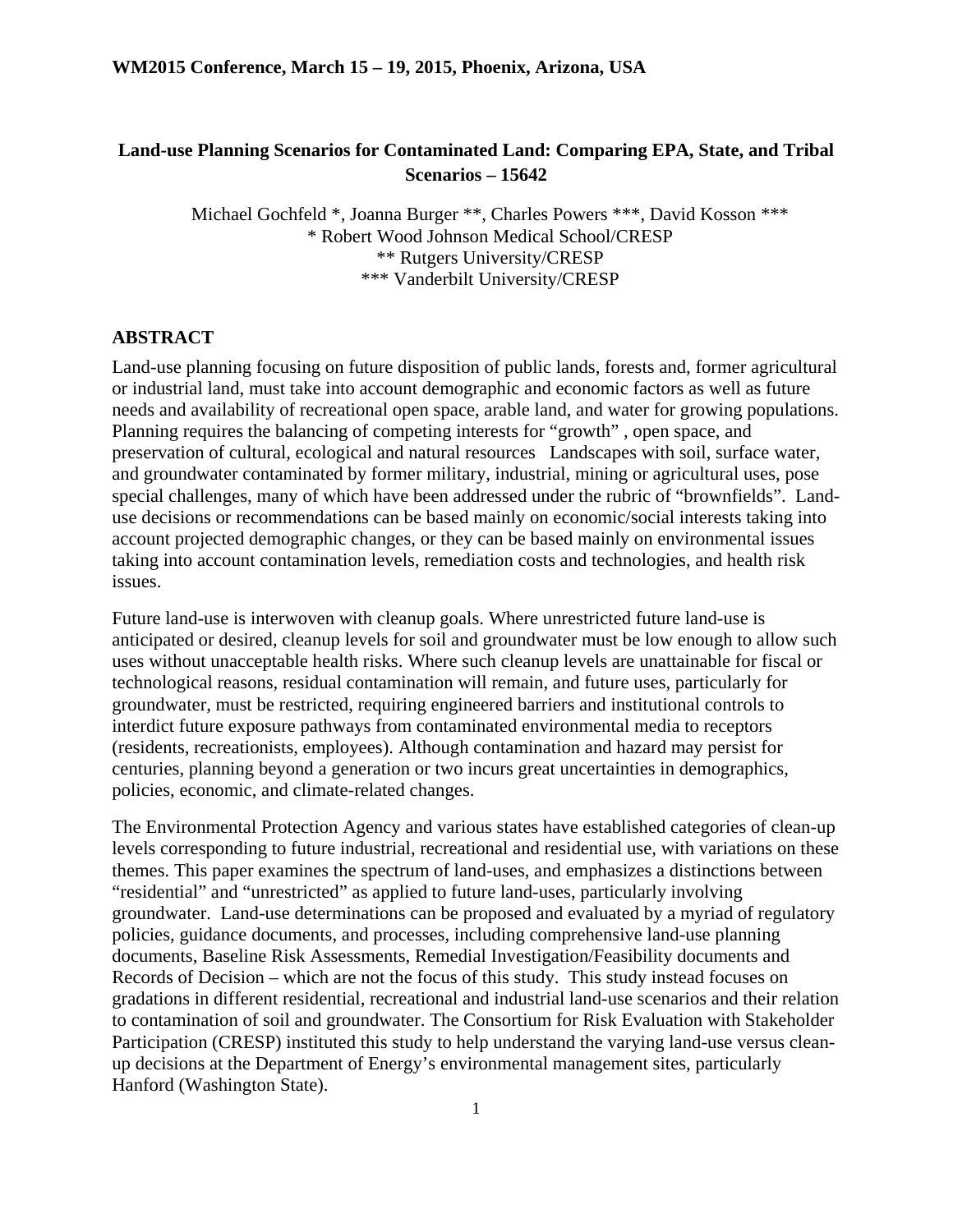#### **INTRODUCTION**

Land-use planning for future uses of public or private lands accounting for projected economic, demographic, and recreational changes is on ongoing process. Planning requires the balancing of competing interests for "growth", open space, and preservation of cultural, ecological and natural resources Landscapes with soil, surface water, and groundwater contaminated by former military, industrial, mining or agricultural uses, pose special challenges. In general, the Environmental Protection Agency has two major land-use visions, either industrial or residential [1], but EPA allows many variations on these themes, including a variety of recreational uses. For each category (residential, recreational, and industrial) there are various scenarios, each associated with assumptions about potential exposure to the current contamination or future residual contamination of water, soil, foods, or air. Many default values have been published representing different scenarios of land-use. EPA guidance recommends that site-specific information be used to define appropriate recreational scenarios [1]. Each scenario can be identified with frequency and duration metrics and by the exposure pathways that may be completed (i.e. inhalation of airborne contaminants, ingestion of soil, particularly by toddlers, or drinking contaminated water). Residential scenarios assume that residents may occupy a site almost 365 days a year and almost 168 hours a week for a lifetime (up to 70 years). Industrial scenarios assume that future site workers will be on site only 40 hours a week for a working lifetime, typically 25 years. Recreational scenarios designate the number of days per year or hours per day a recreationist may be on site, as well as what extractive activities they may perform (i.e. hunting, fishing, and gathering).

Much of the thinking and writing on this topic occurred in the 1990s, a rich period for EPA's development of risk assessment guidance under the Clinton Administration [1, 2]. "Brownfields" redevelopment was a high profile area [3, 4], with a focus on both the health risks and the economics and liability issues. Brownfields discussions focused mainly on contamination in the soil, for in the urban former industrial areas, site-based groundwater use was usually not a consideration due to availability of public water supplies from offsite wells or surface water.

Exposure assessment focuses on the identification of potential exposure pathways (see Table I). Contaminants may be present in air, soil, water, or food, and may enter the body through inhalation, ingestion, or in some cases through the skin (dermal absorption). Direct exposure to radiation is an additional route, often ignored in chemical hazard risk assessments. Exposure assessments based on average values underestimate risks to special groups such as subsistence farmers or American Indian tribes [5].

Major clarification on the relation of contaminated environments and future land-use comes from the Environmental Protection Agency documents related to the *Comprehensive Environmental Response, Compensation and Liability Act* (CERCLA) with regard to future land-uses for sites on the National Priorities List (NPL or "Superfund)[1], and by extension to other contaminated lands. EPA identifies that land-use decisions are in the hands of local authorities and stakeholders, and are governed by current conditions and future projections for each region. Exposure to contaminants may be current, or might occur in the future. EPA may vet local land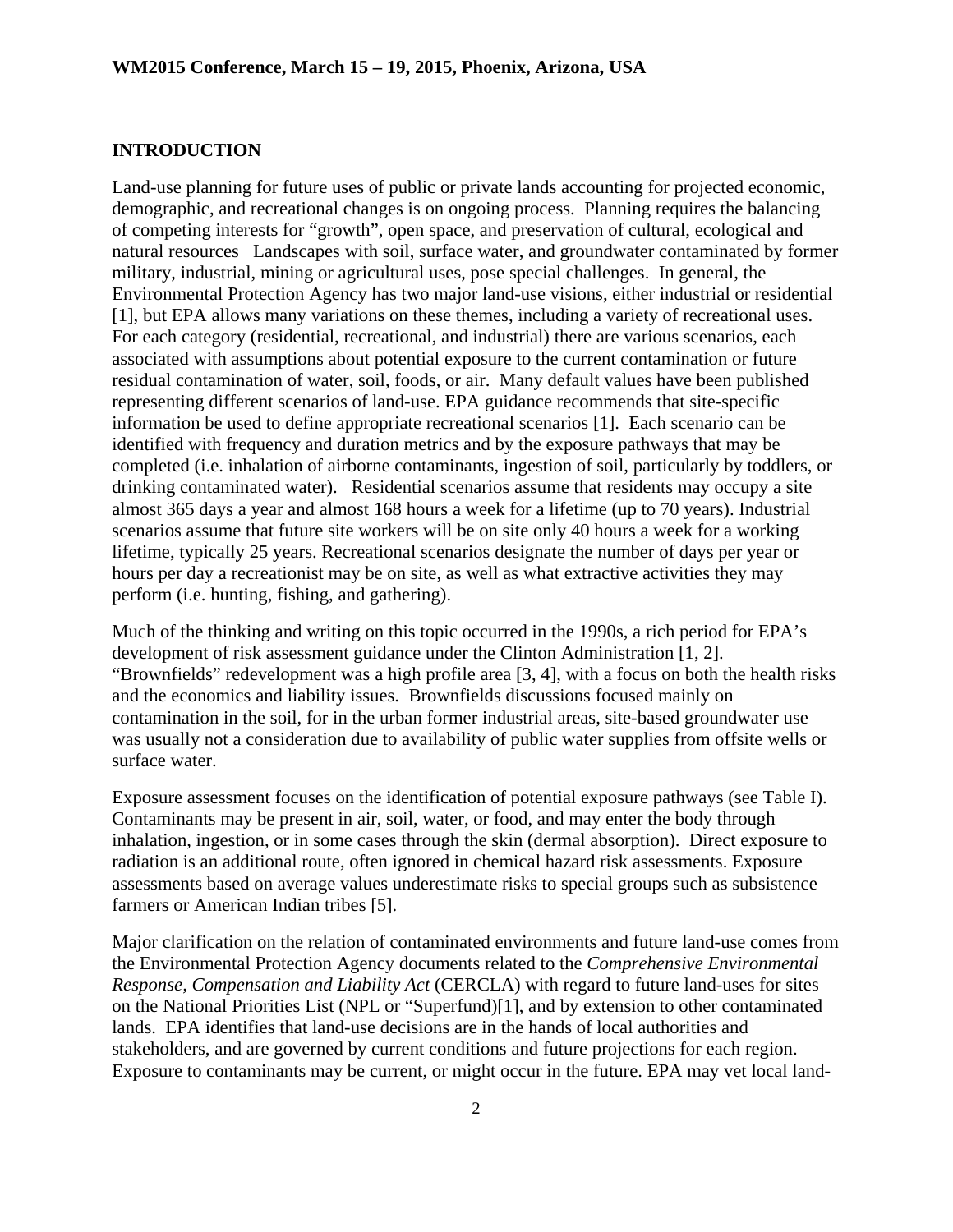use decisions and preferences in comparison with what is known about extent of contamination as well as projected cleanup. Where the future land-use is uncertain, a range of land-use alternatives may be linked to remediation options [2].

Groundwater quality is a major consideration in land-use and remediation planning. Groundwater is both a primary receptor in itself and a potential exposure source for human and ecological receptors. Both CERCLA [1] and the EPA National Contingency Plan [7] have the expectation to "return useable groundwater's to their beneficial uses wherever practicable, within a timeframe that is reasonable given the particular circumstances of the site".

Although there is no official time horizon for land-use planning, a generation seems reasonable. Indeed, a 20 year horizon is incorporated in EPA Guidance [2] and in the State of Washington's *Growth Management Act* [8].This time period should not be confused with the exposure "lifetimes" that the EPA incorporates into its Reference Dose calculations or which the Agency for Toxic Substances and Disease Research (ATSDR) incorporates into its Minimal Risk Level (MRL) which are typically based on 30 to 70 years of exposure. Additional longer-term time horizons which may justify much longer-term land-use planning, derive from: The projected efficacy of pump and treat programs in rendering groundwater suitable for drinking over few decades or in the decay of medium-life radionuclides such as strontium-90 and cesium-137 (halflives circa 30 years) rendering an area "safe" after about three centuries.

TABLE 1. Generalized exposure matrix. Each cell in the matrix represents a potential exposure pathway. Very few chemicals are taken up through intact skin (dermal route). Direct exposure to radiation is mainly from soil, although naturally occurring radon can be present in groundwater.

|                                                 |                   | POTENTIALLY CONTAMINATED ENVIRONMENTAL<br><b>MEDIA</b>                                 |                                                          |                                                                                                                              |                                                         |
|-------------------------------------------------|-------------------|----------------------------------------------------------------------------------------|----------------------------------------------------------|------------------------------------------------------------------------------------------------------------------------------|---------------------------------------------------------|
|                                                 |                   | <b>AIR</b>                                                                             | <b>WATER</b>                                             | <b>SOIL</b>                                                                                                                  | <b>FOOD</b>                                             |
| U<br>$\mathbf{P}$<br>T<br>A<br>$\mathbf K$<br>E | <b>Inhalation</b> | Major pathway<br>for air pollutants,<br>soil particulates<br>and dusts, and<br>vapors. | Showering<br>and sweat<br>lodges<br>release<br>volatiles | Fine dusts<br>during<br>excavation or<br>along dirt<br>roads. Vapor<br>intrusion from<br>underground<br>volatiles &<br>radon | Not applicable                                          |
|                                                 | <b>Ingestion</b>  | airborne<br>deposition on<br>soil, gardens, and                                        | major<br>pathway for<br>surface or                       | toddlers are the<br>main concern<br>and "drive"<br>most exposure                                                             | Major<br>pathway for<br>crops, herbs,<br>berries, fish, |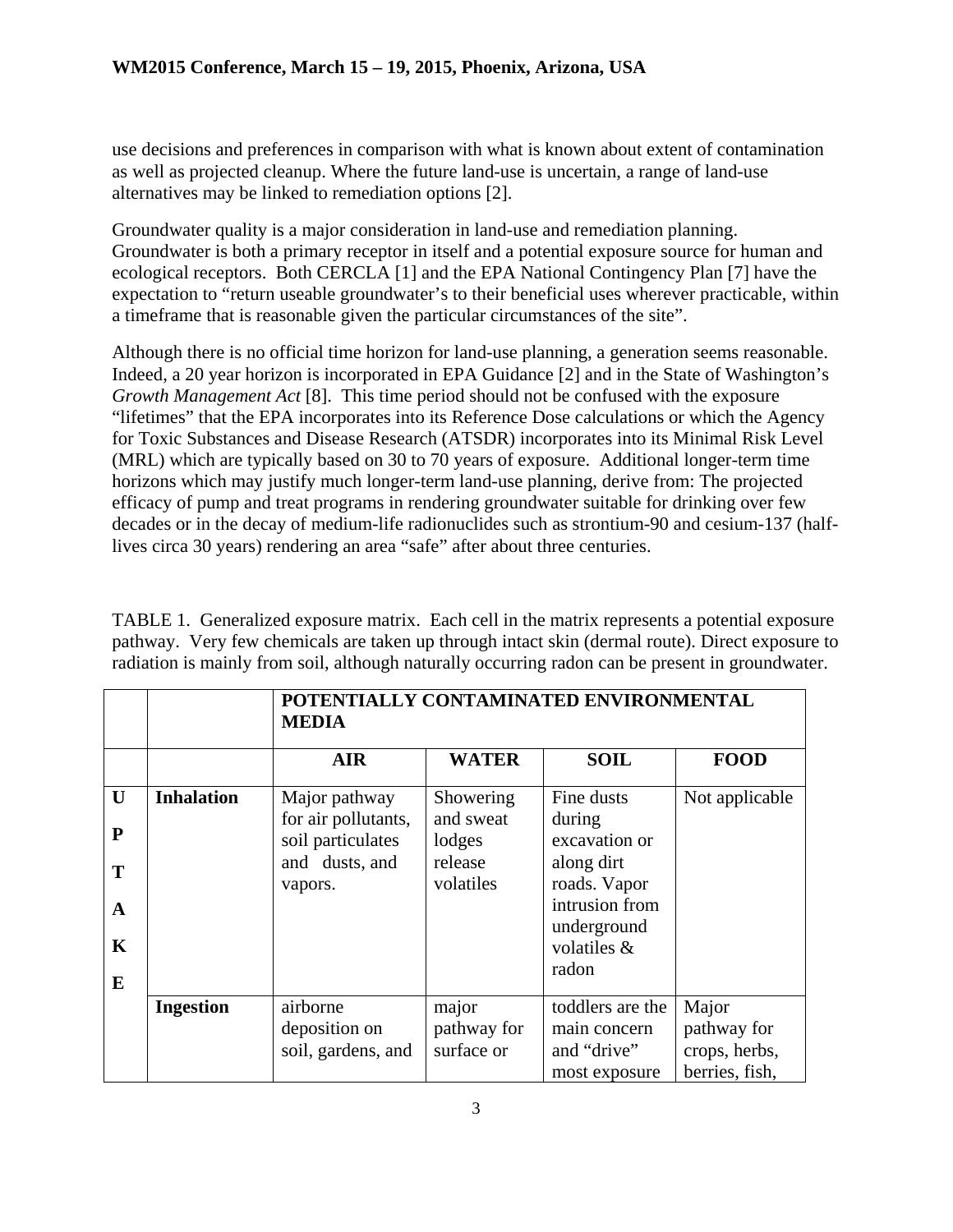| $\mathbf R$<br>O<br>U<br>T |                            | crops | groundwater                                                     | assessments<br>Tribal<br>scenarios also<br>emphasize soil<br>ingestion | wildlife $&$<br>domestic<br>meat, eggs,<br>milk, and<br>medicinal<br>plants |
|----------------------------|----------------------------|-------|-----------------------------------------------------------------|------------------------------------------------------------------------|-----------------------------------------------------------------------------|
| E<br>S                     | <b>Dermal</b>              | S     | Rare<br>pathway.<br>May occur in<br>sweat lodges<br>or swimming | Rare pathway<br>for slurries &<br>muds                                 | Not applicable                                                              |
|                            | <b>Direct</b><br>radiation |       | Natural<br>radon                                                | Natural radon<br>or Radiation<br>plumes                                | Contaminated<br>fish and game                                               |

## **METHODS**

We reviewed land-use plans, soil cleanup levels, and associated exposure scenarios from documents obtained from websites of the EPA, the States of Washington and New Jersey, the Department of Energy, the City of Richland, and Tribal sources.

## **Conceptual Site Model**

The development of a conceptual site model (CSM) is the starting point for site assessments – large or small [1]. The CSM should be constructed in a geospatial framework that clarifies the relationships between sources (for one or more contaminants of concern), the potential receptors (at least residents, workers), the potential pathways from air, water, soil, or food chain, and the existing or planned barriers or controls to interdict those pathways [9]. The CSMs are needed for current conditions, for conditions during remediation where additional receptors (remediation workers) and sources (disrupted soils, contaminated facilities) occur, and post-remediation when the planned land-use is in place. Even then, the time dimension is important both for the sustainability of barriers/controls and the possibility of eventual cleanup of groundwater.

## **Industrial Scenarios**

The basic industrial scenario assumes that following clean-up and closure of a site where residual contamination precludes unrestricted uses, the site can be developed for industrial or commercial purposes, maintaining it as an economic asset rather than a liability [10]. There is an assumption that residual soil contamination is under some engineered barrier or cap that cannot or should not (deed restriction) be breached. There is an assumption that groundwater cannot be used for human consumption (groundwater with or without treatment may be used for industrial purposes).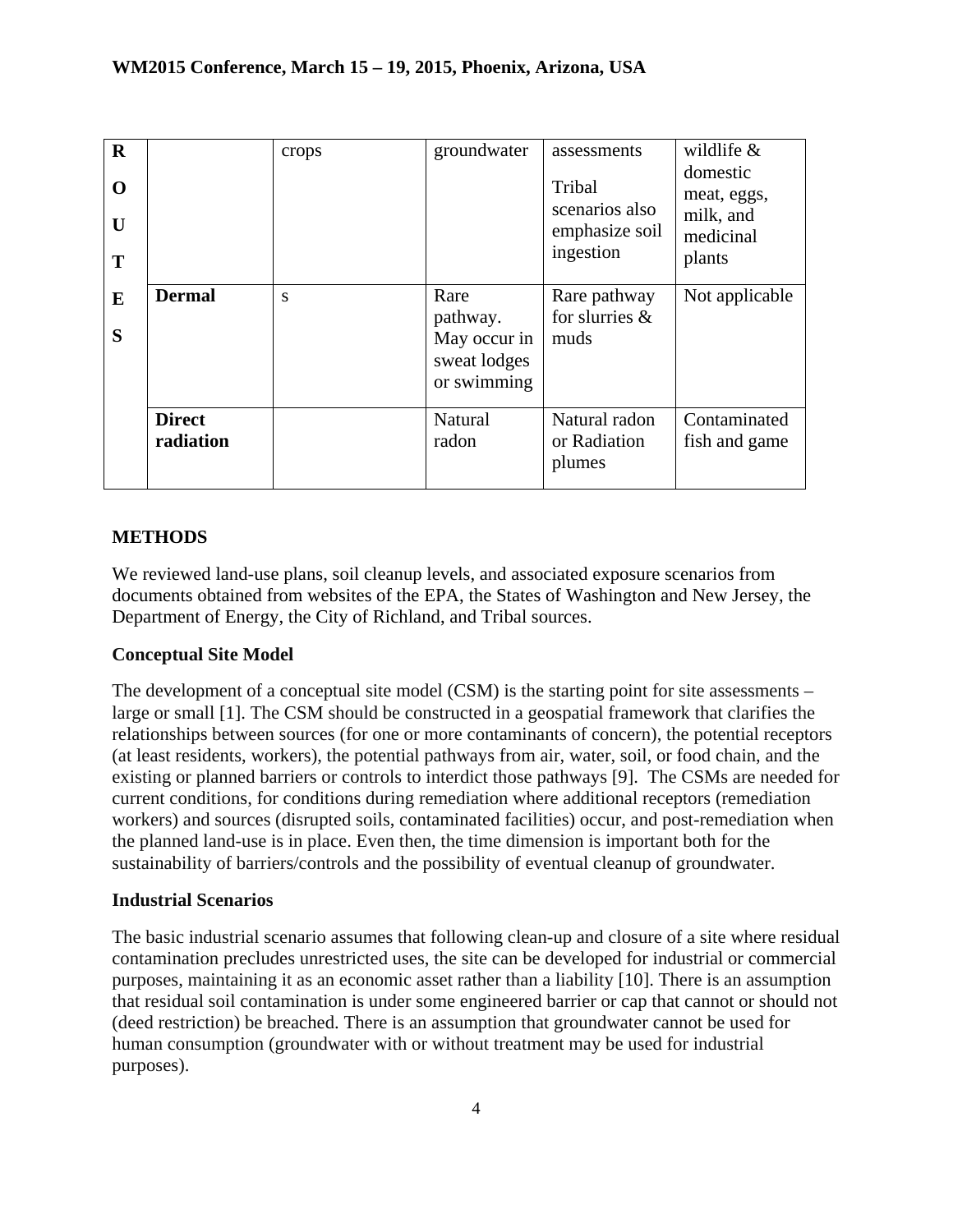Construction workers building the future factories or malls may have special exposure potential during disturbance of soil and potential disruption of caps. However, once built the employees of the future industrial or commercial facilities are assumed to be present for only 40 hours a week. Although there may be a potential for exposure to offsite "dust", it is assumed that the cap and cover will prevent direct radiation exposure (above some health based standard) or generation of contaminated dust. The future employees will be served by offsite water sources, will not consume food grown on site, and will not ingest contaminated surface soil[1]. Direct radiation exposure or vapor intrusion from soil are either not present at levels sufficient to yield unacceptable health risk to a 40 hour per week worker, or have been interdicted by distance, physical barriers, or vapor extraction systems.

Institutional controls prevent disruption of the barriers or digging (perhaps below a specified level) and a permit system (restricting access) may be in place. Untreated groundwater is not used for drinking or showering, but may be used for industrial processes depending on contaminants. Drinking water is provided from external sources. Industrial workers are required to have training for the hazards they may encounter at their jobs, and this training can include a basic orientation to the historic contamination, thereby introducing and reinforcing institutional controls.

EPA also uses an industrial/commercial scenario which diversifies the types of people who will be present. A default assumption of an industrial scenario is that the "public" is not generally allowed site. However, commercial sites will have public visitors to stores and offices [1]. Office workers on site 40 hours a week will have the same exposure opportunity as their industrial counterparts. However, public access to stores is allowed. The public is not likely to have prior training or orientation into the particular features of the site. However, members of the public accessing stores are unlikely to use the site for more than a few hours a week, and there are no completed exposure pathways, hence this receptor is usually not considered in industrial scenarios

Future site workers may also differ in whether their activities are mainly indoors or outdoors [10]. Indoor workers have greater potential for exposure to vapor intrusion while outdoor workers are more likely to have direct contact with or to ingest soil or inhale dust. Remedial measures (like contaminated soil removal) preceding occupancy should reduce these potential exposure risks.

#### **Residential Scenarios**

The terms "residential" and "unrestricted" are sometimes used interchangeably. The State of Washington defines "'Unrestricted site use conditions' means restrictions on the use of the site or natural resources affected by releases of hazardous substances from the site are not required to ensure continued protection of human health and the environment."[11] This includes consumption of groundwater by future site users. Soil cleanup levels must be based on the reasonable maximum exposure expected to occur under both current and future site use conditions [11], particularly soil ingestion by small children.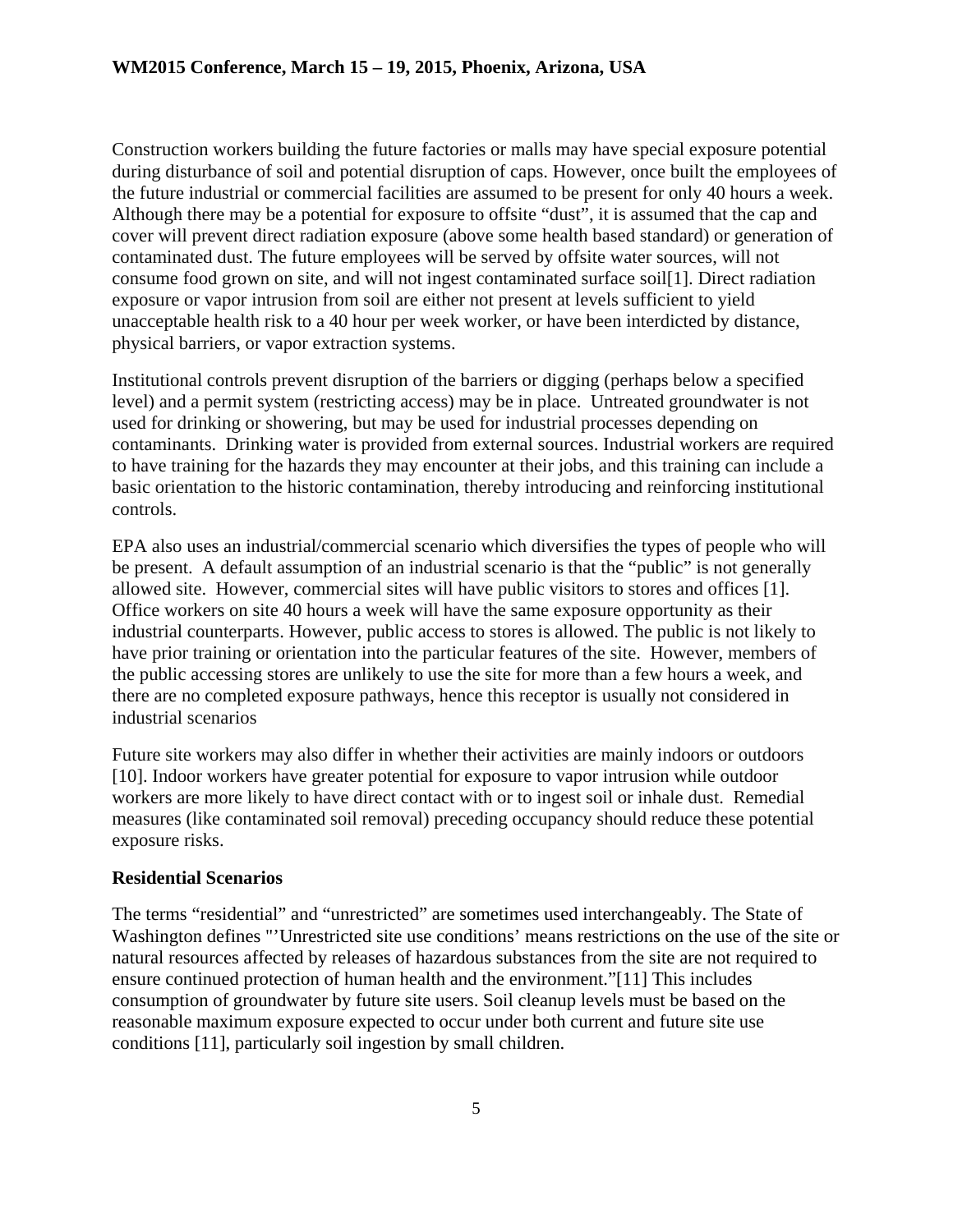A default assumption of residential scenarios is the nearly full-time occupancy (almost 24 hrs/day and 365 days/yr) for a lifetime. The present paper emphasizes the importance of distinguishing the term "Residential" from "Unrestricted" land-use. "Unrestricted" [11] includes the maximum beneficial use of groundwater, including for drinking, cooking, showering, swimming pools, gardens, livestock and agriculture. We identify "unrestricted" with Tribal/residential land-use and rural subsistence agricultural land-uses. For many urban and suburban areas, particularly in industrial parts of the United States, where groundwater aquifers historically contaminated by industry, agriculture, mining, or urban development are not used for drinking, huge residential areas do not and cannot rely on their own groundwater. Land-use in these areas is "residential", but not" unrestricted". This distinction hinges on several important dimensions or pathways. There is a hierarchy of groundwater uses from none, to public lawns, private lawns and gardens, livestock, swimming pools, showers, and drinking/cooking.

Where alternative external sources of water are provided, risk management focuses on surface soil contamination. Ingestion of contaminated soil by toddlers is often the driver of risk assessments. This pathway is easily interdicted by some combination of removal and/or capping (including lawns and pavement). As one moves from rural to suburban to urban communities, the opportunity for contact with soil diminishes. Other land-use considerations include whether raising livestock, consuming garden crops, or local fishing is allowed. Tribal scenarios, such as those developed for the Hanford Site [5,12] include daily use of sweat lodges, and large scale consumption of fish, game, and traditional plant material. Tribal members have an expectation of "unrestricted" access and use.

Based on the above considerations, this paper identifies and names several subsets of "residential" land-use scenarios (Table II) that differ by their potential access to ground or surface water, soil, and various foods. We identify a "high rise scenario" with no childhood exposure to soil, an "urban scenario" where children can play in a yard, but garden crops are not consumed, and a "suburban scenario" where consumption of garden crops is allowed. All of these may rely on external sources of water.

There are numerous modifications possible. Most residential scenarios include children of any age, including toddlers who may have the highest exposure to surface soil contamination. The Hanford *River Corridor Baseline Risk Assessment* [RCBRA 13] includes a "resident monument worker receptor" who "is assumed to live in a residence constructed on a remediated waste site and work outdoors…." It appears that this scenario does not allow for children. By contrast the "subsistence farmer" scenario, includes children [14] and would correspond to the "unrestricted rural residential" in Table II. .

#### **Implications of Industrial vs. Residential Designation**

The EPA and states have established various soil screening levels for a large number of chemical contaminants for either residential or industrial designations. About 750 chemicals have both residential and industrial screening values [10]. The ratio of the latter to the former averages 10.6. For most metals the ratio between of the industrial to the residential screening level is in the 13 to 15 range (for example for uranium soluble salts. 350 vs 23 milligrams/kilogram (mg/kg) or parts per million (ppm). For most volatile organics the ratio is in the 4 to 5 range (for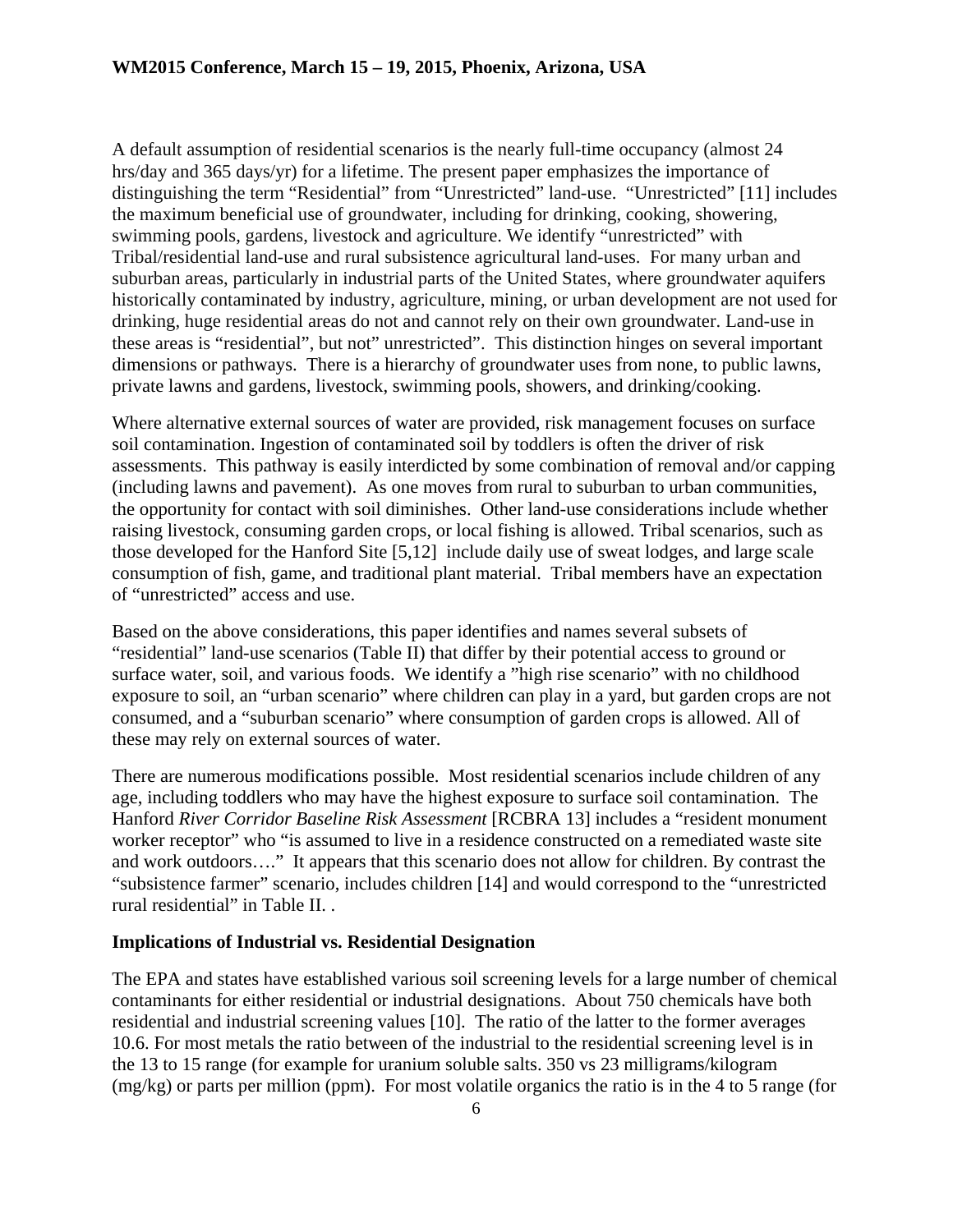example, trichloroethylene 1.9 vs 0.41 mg/kg). Soil screening levels are not necessarily cleanup levels although they are often used that way. EPA [10] makes it clear that screening levels can be modified on a site specific basis depending on the future land-use.

#### **Recreational Scenarios**

Cleanup to unrestricted levels may not be necessary to allow a variety of recreational uses of partially contaminated sites. Non-extractive recreational activities (hiking, biking, bird watching) entail minimal disruption of soil. Extractive recreation including consumption of fish, game or plant material, results in higher exposure, and may be conducted without accessing groundwater [13]. Boating and swimming entail potential exposure to surface water contamination. The conservation/preservation designation of large areas of the Hanford Site [15], may allow recreational access, while areas specifically identified for recreation may involve construction of limited facilities (low-intensity), or extensive facilities (high intensity-recreation), unrelated to contamination level. EPA recommends that recreational exposure be based on local practices. Examples of EPA recreational exposure scenarios, include use of a park on a formerly contaminated site for one day per week [16] or of a beach along the Columbia River [17]. For the latter, four activities were identified; playing in sand, swimming, camping, and boating, as part of a two week camping trip repeated annually for thirty years. In each case, small children were the drivers of the exposure and risk estimates, and contaminant concentration levels deemed protective of children were assumed to be protective of adults [17].

The DOE's *River Corridor Baseline Risk Assessment* for Hanford [13] identified an "avid angler" scenario (60 days/year, with a fish consumption of 227  $g$ /day (8 ounces), an avid hunter (30 days/year, 454 g/week of meat), and a casual user (30 days/year, non-extractive).

## **Soil Screening Guidance and Scenarios**

EPA's soil screening level guidance [10] addresses exposure assessment scenarios for five receptors, applicable to brownfields redevelopment. That document includes a construction worker category in addition to onsite resident, offsite resident and indoor vs outdoor future site workers. Outdoor workers have potential soil contact and ingestion, but air pollutants are diluted. Indoor workers have exposure potential for vapor intrusion. Offsite residents, are defined as fence line neighbors, potentially exposed to dust from the site. Exposure could be heavy during remediation and construction, with some post-remediation exposure potential to dust. Urban yards adjacent to paved industrial properties (active or abandoned), may receive direct rainwater runoff from the adjacent contaminated site, posing an additional source for fence line neighbors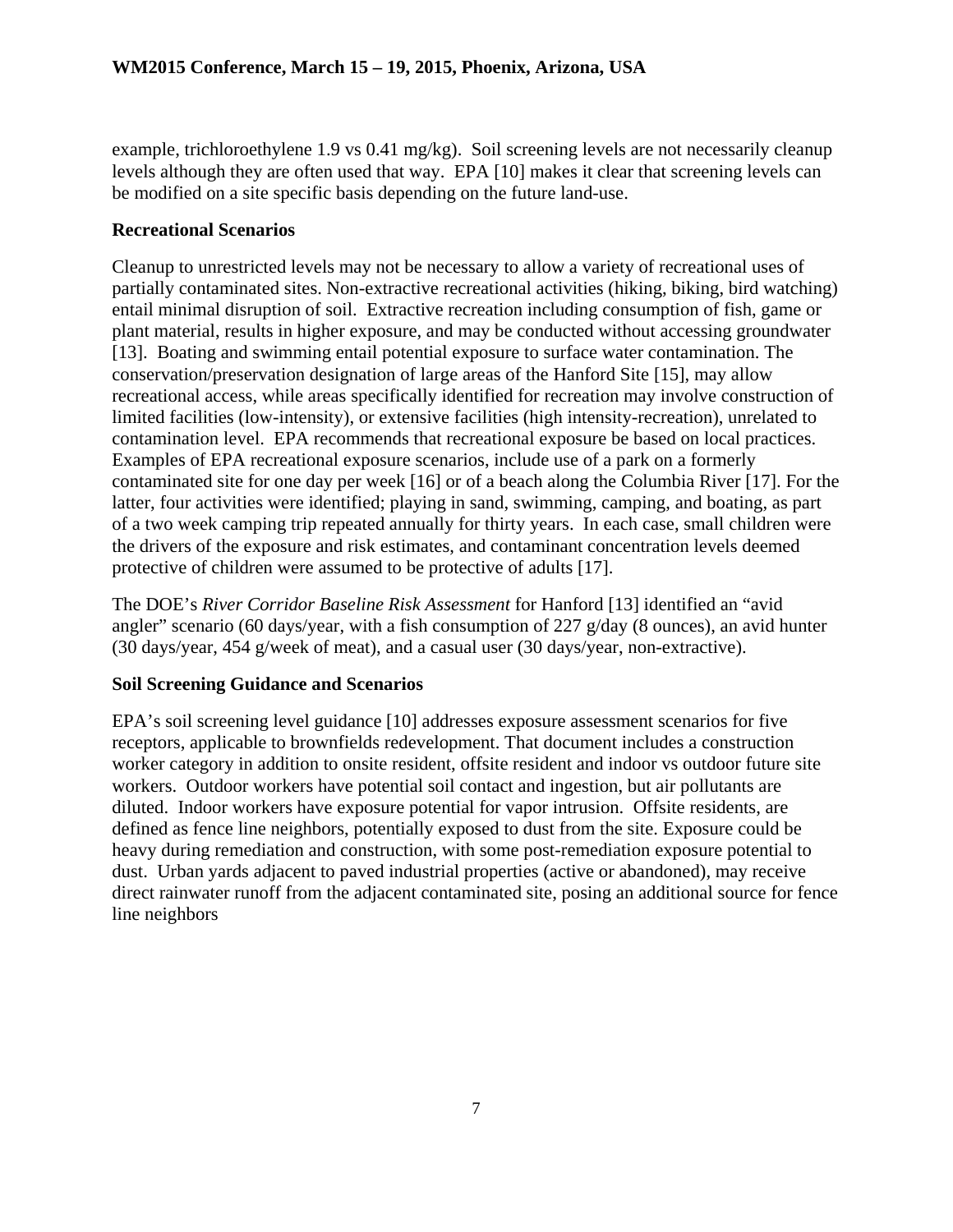Table II. Examples of future land-use scenarios for a contaminated site with respect to direct radiation exposure, consumption of fish and game, ingestion of soil, and use of groundwater.

| <b>SCENARIO</b><br>(days/year)                                                                              | <b>Radiation</b><br><b>Hazards</b>                                                      | <b>Fish and</b><br><b>Wildlife</b><br><b>Consumption</b>                                    | <b>Soil Hazards</b>                                                   | Groundwater<br>uses $(GW)$     |
|-------------------------------------------------------------------------------------------------------------|-----------------------------------------------------------------------------------------|---------------------------------------------------------------------------------------------|-----------------------------------------------------------------------|--------------------------------|
| Highly<br>hazardous<br>$(0 \text{ days})$                                                                   | Remote<br>handling and<br>remote<br>monitoring only                                     | fish and<br>wildlife not part<br>of the scenario                                            | No contact with<br>soil                                               | No use of GW                   |
| Restricted<br>access<br>No public use<br>allowed<br>$(1-12$ days for<br>monthly or<br>yearly<br>monitoring) | Direct surface<br>hazardous<br>conditions, only<br>trained $\&$<br>protected<br>workers | fish and<br>wildlife not part<br>of the scenario                                            | No contact with<br>soil                                               | No use of GW                   |
| Industrial<br>$(225 \text{ days})$                                                                          | Direct surface<br>hazards blocked<br>by paving                                          | fish and<br>wildlife not part<br>of the scenario                                            | No contact with<br>soil. Digging<br>requires permit<br>$&$ monitoring | Limited use of<br>untreated GW |
| Recreational<br>(non-extractive)<br>$(30 \text{ days})$                                                     | No or slight<br>direct surface<br>hazardous<br>conditions                               | fish and<br>wildlife not<br>safe to consume                                                 | No or slight soil<br>consumption                                      | No use of GW                   |
| Recreational<br>(extractive)(30)<br>days) "avid<br>hunter                                                   | No direct<br>surface<br>hazardous<br>conditions                                         | fish and<br>wildlife and<br>plants safe to<br>consume.<br>Consumes<br>$454$ g/wk of<br>game | No or slight soil<br>hazard.<br>Shallow<br>digging may be<br>allowed  | No use of GW                   |
| Recreational<br>(avid<br>angler/fisher)<br>60 days                                                          | No direct<br>surface<br>hazardous<br>conditions                                         | Consumes large<br>amounts of fish<br>$(227 \text{ g/d}).$<br>Major part of                  | No or slight soil<br>hazard. Shallow<br>digging may be<br>allowed     | No use of GW                   |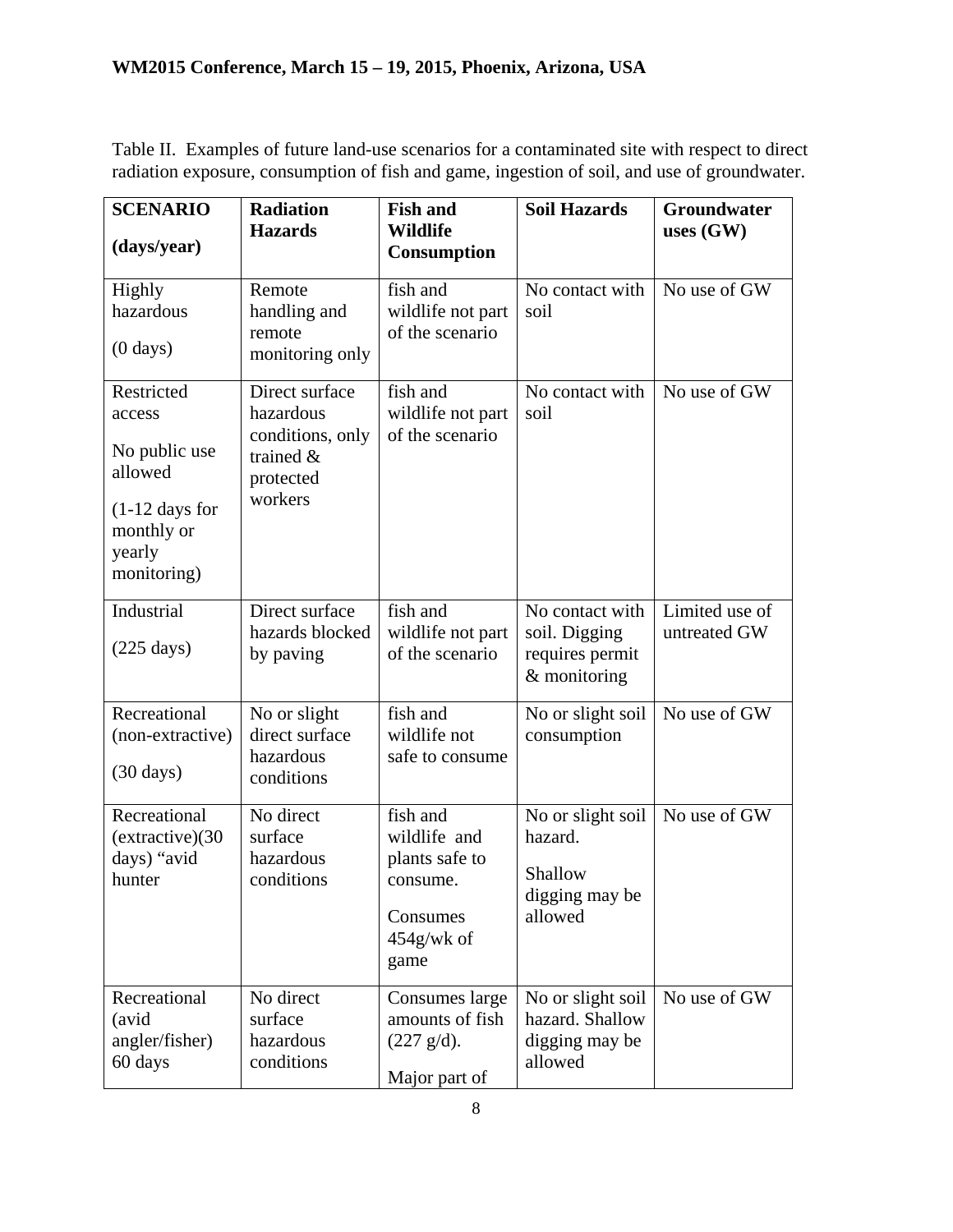|                                                                           |                                                 | diet                                                                                      |                                                                               |                                                                              |
|---------------------------------------------------------------------------|-------------------------------------------------|-------------------------------------------------------------------------------------------|-------------------------------------------------------------------------------|------------------------------------------------------------------------------|
| Residential<br>Urban high<br>rise(365 days)                               | No direct<br>surface<br>hazardous<br>conditions | fish and<br>wildlife not part<br>of the scenario                                          | Potential soil<br>hazard requires<br>paving                                   | No use of GW                                                                 |
| Residential<br>Urban (365<br>days)                                        | No direct<br>surface<br>hazardous<br>conditions | fish and<br>wildlife not part<br>of the scenario                                          | Potential soil<br>hazard in<br>backyard<br>requires cover.                    | No use of GW                                                                 |
| Residential<br>Suburban<br>$(365 \text{ days})$                           | No direct<br>surface<br>hazardous<br>conditions | fish and<br>wildlife not part<br>of the scenario                                          | No surface soil<br>risk.<br>Flower<br>gardening<br>allowed                    | GW may be<br>used for<br>gardensBUT<br><b>NOT DW</b>                         |
| Suburban<br>gardens on<br>public water<br>system $(365)$<br>days)         | No direct<br>surface<br>hazardous<br>conditions | fish and<br>wildlife not part<br>of the scenario                                          | No soil hazard<br>for crops,<br>gardners,<br>toddlers<br>Gardening<br>allowed | GW can be<br>used for<br>gardens BUT<br><b>NOT DW</b>                        |
| Unrestricted<br>rural residential<br>agricultural<br>$(365 \text{ days})$ | No direct<br>surface<br>hazardous<br>conditions | fish and<br>wildlife safe for<br>consumption                                              | No soil hazard<br>for crops,<br>gardners,<br>toddlers                         | GW can be<br>used for<br>irrigation and<br>drinking water                    |
| Unrestricted<br>tribal (365<br>days)                                      | No direct<br>surface<br>hazardous<br>conditions | fish and<br>wildlife safe for<br>high level, up<br>to $450$ g/d of<br>fish<br>consumption | No soil hazard<br>for crops,<br>gardners,<br>toddlers                         | GW can be<br>used for<br>irrigation and<br>drinking water<br>and sweat lodge |

Construction workers are usually ignored at the land-use planning scale. These workers will be remediating soil or digging the basements and foundations of the future industrial structures. Over the period of months, the construction workers will have the highest potential exposure to contaminants in soil and water. Workers designated as hazardous waste workers are required to have extensive training, and work under a formalized Health and Safety Plan. Construction workers are less likely to have HAZWOPR training. Therefore, site specific training should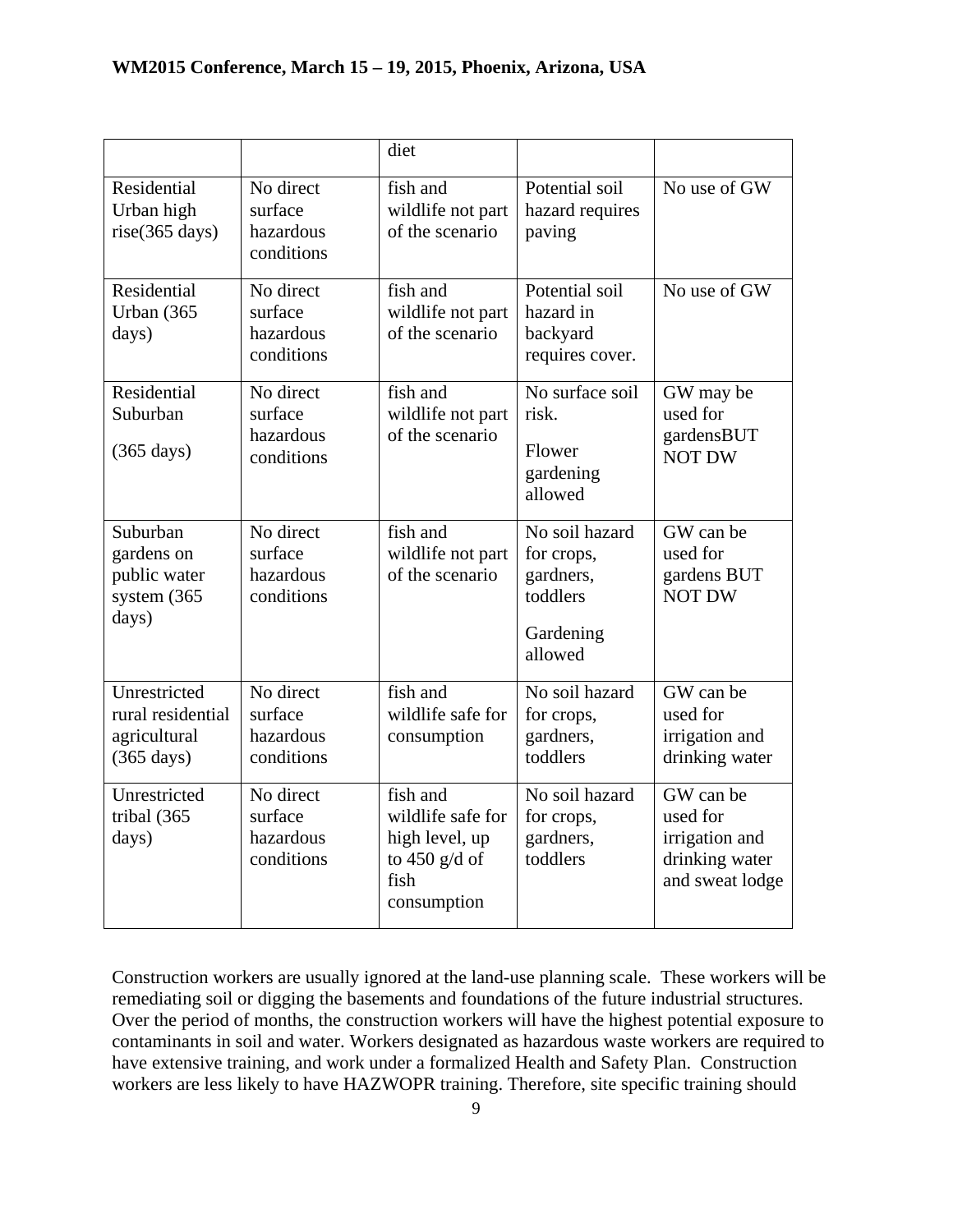include appropriate recognition of hazards and use of personal protective equipment. The potential for ingestion, inhalation, dermal contact, and direct radiation exposure are significant [10]. Although construction worker exposures at one site may be short term (months), the workers will then move on to other sites [18] so that their cumulative exposures to contaminated sites, may approach residential duration. Although EPA has many documents with various exposure scenarios we selected EPA [10] for Table III to illustrate some examples. Additional scenarios are developed for non-residential, daycare settings, children visiting a site for a season, and intermittent non-residential exposure for adults [16].

Table III. Exposure assessment parameters for selected residential and industrial scenarios. Modified from Exhibit 1-2 in Soil screening guidance [8].

|                                                    | Residential              | Non-residential<br>Commercial/Industrial |                | Construction<br>worker | Offsite-resident |
|----------------------------------------------------|--------------------------|------------------------------------------|----------------|------------------------|------------------|
|                                                    |                          | <b>INDOOR</b>                            | <b>OUTDOOR</b> |                        |                  |
| Frequency<br>(days/year)                           | 350                      | 225                                      | 250            | months                 |                  |
| Duration (yrs)<br>for exposure                     | 30                       | 25                                       | 25             |                        |                  |
| Soil ingestion<br>rate(mg/d)                       | child 200<br>adult 100   | 100                                      | 50             | 330                    | not applicable   |
| Ground water<br>ingestion rate<br>liters/day       | 2                        | $\overline{c}$                           | 2              | not applicable         | not applicable   |
| Inhalation<br>rate $(m^3/d)$                       | 20                       | 20                                       | 20             | 20                     | 20               |
| Body surface<br>area exposed<br>(cm <sup>2</sup> ) | child 2800<br>adult 5700 | 3300                                     | not applicable | 3300                   | not applicable   |
| Lifetime (yrs)<br>for outcome                      | 70                       | 70                                       | 70             | 70                     | 70               |

EPA's Risk Assessment Guidance [14] provides a different depiction of exposure pathways to distinguish residential, commercial/industrial and residential exposures.

## **Land-use Controls**

Except for truly unrestricted sites, the potential for exposure does not cease after remediation and the onset of the future land-use. Both the engineered barriers and institutional controls must be in place to assure that continuance of the planned use and to protect future generations. Engineered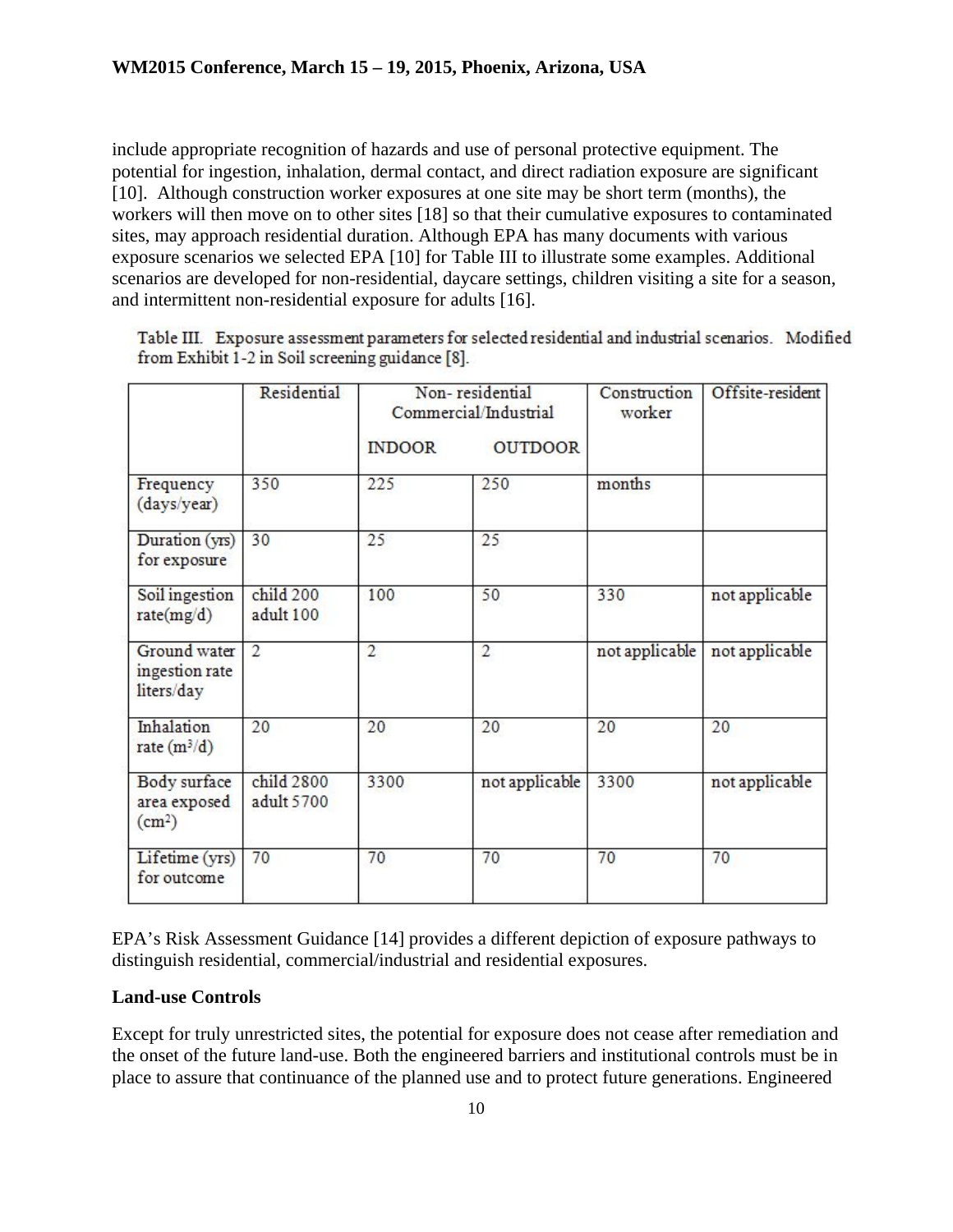controls include barriers and security forces. Institutional controls include transmission of knowledge, communication of hazards, sign posting, and deed restrictions. These controls may be protective for a generation or two with appropriate maintenance. Restricted and highly restricted areas require security fences, patrols, and monitoring. Recreational uses may be governed by access controls, permits, patrols by park police, and inspections. Permits may limit the duration of a visit and the kinds of activity allowed. Recreationists are accustomed to signs designating what is and is not allowed on a particular site, including "no hunting" and "no fishing" signs. Many bodies of water contaminated by PCBs and mercury are under Advisories ranging from "do not fish" and "do not eat" to "eat no more than one meal per month". Fish advisories, a form of institutional controls are not always followed, and the health consequences of exceeding recommendations are not well-established [19].

For residential and industrial land-uses, the architecture constructed on a site, may adequately control future exposures. Piped municipal water supplies preclude use of site-related groundwater. Pavement precludes soil contact. Commercial buildings preclude residential uses on the site. High rise buildings with paved parking lots and paved playgrounds preclude children's exposure to soil and water contamination. Structures may shield radiation, interdict exposure to direct soil contamination or vapor intrusion, and prevent accessing contaminated groundwater (although poor maintenance of such structures incurs its own environmental health hazards). Deed restrictions may specify "do not dig" or "do not dig below this barrier", at which point a geotextile membrane may be encountered bounding the contaminated soil below. However, suburban dwellers, particularly in communities where a groundwater well is available for lawns and gardens, but public water is used for drinking, may forget or ignore of the restriction against drinking groundwater, even if specified in deed restrictions.

Institutional controls require maintaining a "memory" of the former contamination to avoid inadvertent exposures during residential or construction activities. Reliance on institutional controls does not take into account that some communities prefer to shed their historic industrial toxicology image. Hence the waning of institutional controls in the community surrounding the Love Canal Superfund Site in Niagara Falls, New York. After remediation of the contaminated canal and surrounding areas, "Love Canal" warning signs came down; the area was re-named, Black Creek Village, and homes were sold. Within a decade, contamination resurfaced impacting a new generation of residents [20].

#### **Tribal Scenarios**

Exposure assessments conducted by an for the Confederated Tribes of the Umatilla [12]and the Yakama Nation [5], demonstrate that traditional Indian subsistence rights and uses of the land result in higher estimates of exposure through daily sweat lodge use, and consumption of large quantities of fish, game, plant materials and groundwater. Risk assessments conducted by EPA and tribal scientists demonstrate unacceptable cancer risk and non-cancer hazard if institutional and engineered controls for some contaminated areas of Hanford fail prior to cleanup [5]. The Yakama exposure "scenario describes the maximum exposure reasonably expected to occur in the Yakama population, who currently subsist on natural resources in the vicinity of Hanford."[5], and represent the extreme condition for unrestricted land-use, including drawing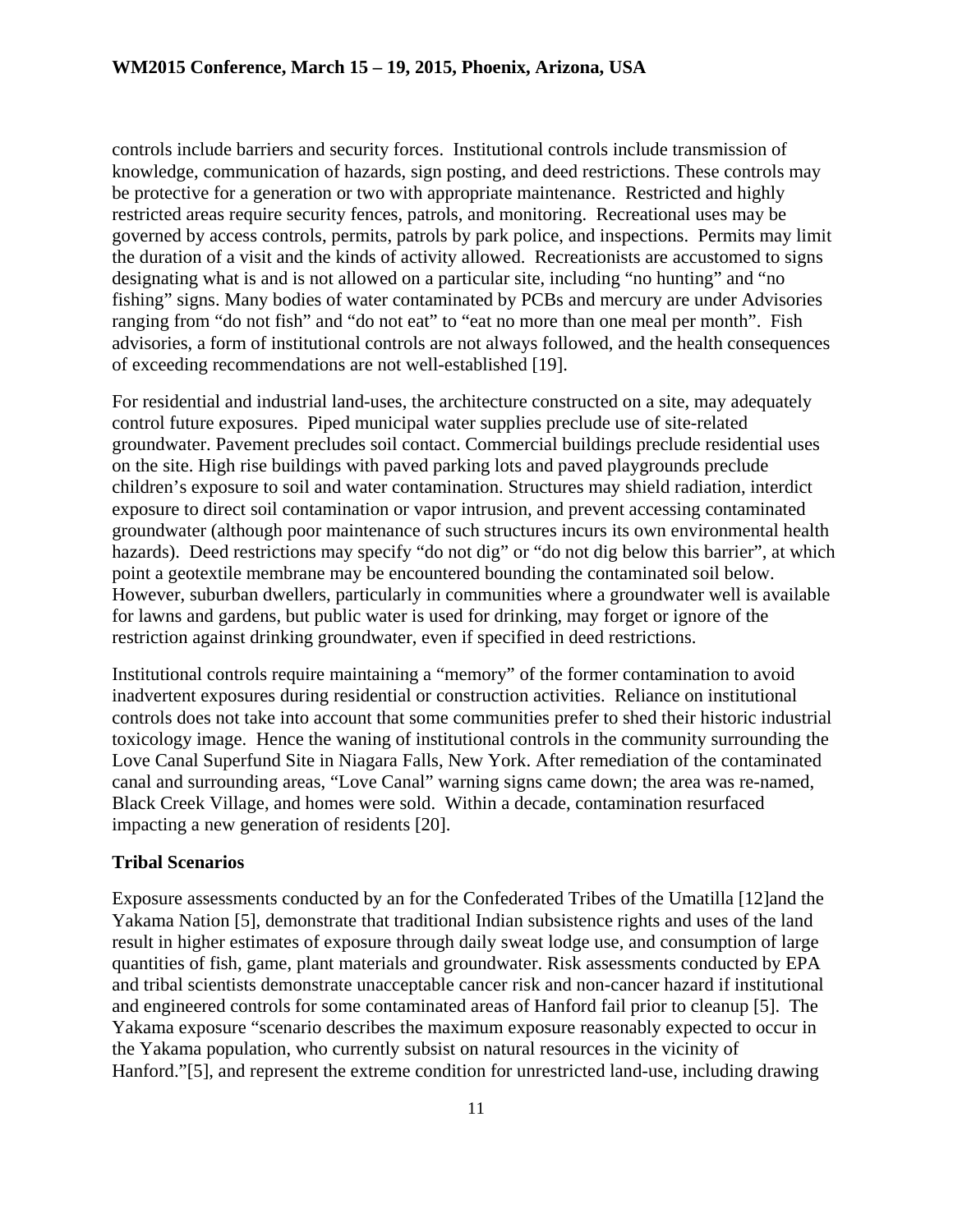groundwater for sweat lodge use. DOE has incorporated the tribal exposure assessments into its EIS for the River Corridor [13], but has also developed a non-residential tribal scenario (RCBRA) in which the soil ingestion and food ingestion pathways predominate. Tribal exposure values exceed EPA's usual default assumptions, for most pathways. For example, daily sweat lodge use results in a drinking water consumption estimate of 4 L/day rather than the 2 L/day often used. Similarly the mean tribal fish consumption (451 g/day in the Yakama exposure assessment), lies above the  $90<sup>th</sup>$  percentile assumed in EPA documents, and may itself underestimate risk to outliers among tribal members[5].

#### **Case Study: Hanford**

A variety of future land-use scenarios have been envisioned for the Hanford Site. The Department of Energy (DOE) considers the *Comprehensive Land-use Plan* (CLUP) embodied in the 1999 Environmental Impact Statement [15] and reaffirmed in subsequent documents as its guide to future uses of the 1518 square kilometer (586 square mile) site.. The several categories of use included industrial-exclusive for long-term storage and management of hazardous waste, industrial (which included research and development), conservation/preservation, and recreation (both low intensity and high intensity). The largest area was designated conservation/preservation, for which recreational access might be allowed to certain portions [15]. Much of the conservation/preservation area of the CLUP is part of the Hanford Reach National Monument administered by the U.S. Fish and Wildlife Service, with recreation, including hunting and fishing, as part of its mission [21]. The Columbia River is accessible to the public, although occasional signs along the River identify 'no access" areas. Parts of the Monument are closed except under research permits [21]. In December 2014 Congress established the Manhattan Project National Historic Park, including several areas on the Hanford Site [22]. The CLUP land-use designation allows for some levels of public access, but assumes no residential use anywhere on the Hanford Site.

By contrast, the DOE's baseline risk assessment [13] and remedial investigation/feasibility study (RI/FS) for the Hanford 300 area, [23] which includes land along the Columbia River, defines five future land-use scenarios: industrial, casual recreation, resident monument worker, residential, and tribal, thus conflicting with the Department's own CLUP. The RI/FS recognizes that the River Corridor and National Monument will include "recreational users, tribal users, and monument workers", the latter of whom are site residents.

The RI/FS [23] does not provide a timeframe for restoration of groundwater. The City of Richland's *Comprehensive Land-use Plan* [24] developed in 1997 and amended in 2005 reclassifies the "Hanford 300 Area from Industrial and Business Research Park designations to a Mix of Land-use Designations Including Developed and Natural Open Space, Commercial, Residential, Business Research Park and Industrial" [24]. Richland's residential population draws most of its water supply from the Columbia River [24], and the land-use plan does not address the quality of groundwater or the source of drinking water for future residents of the 300 Area. Although groundwater pump and treat systems are in place, an urban residential or suburban scenario, relying on municipal rather than local groundwater is feasible.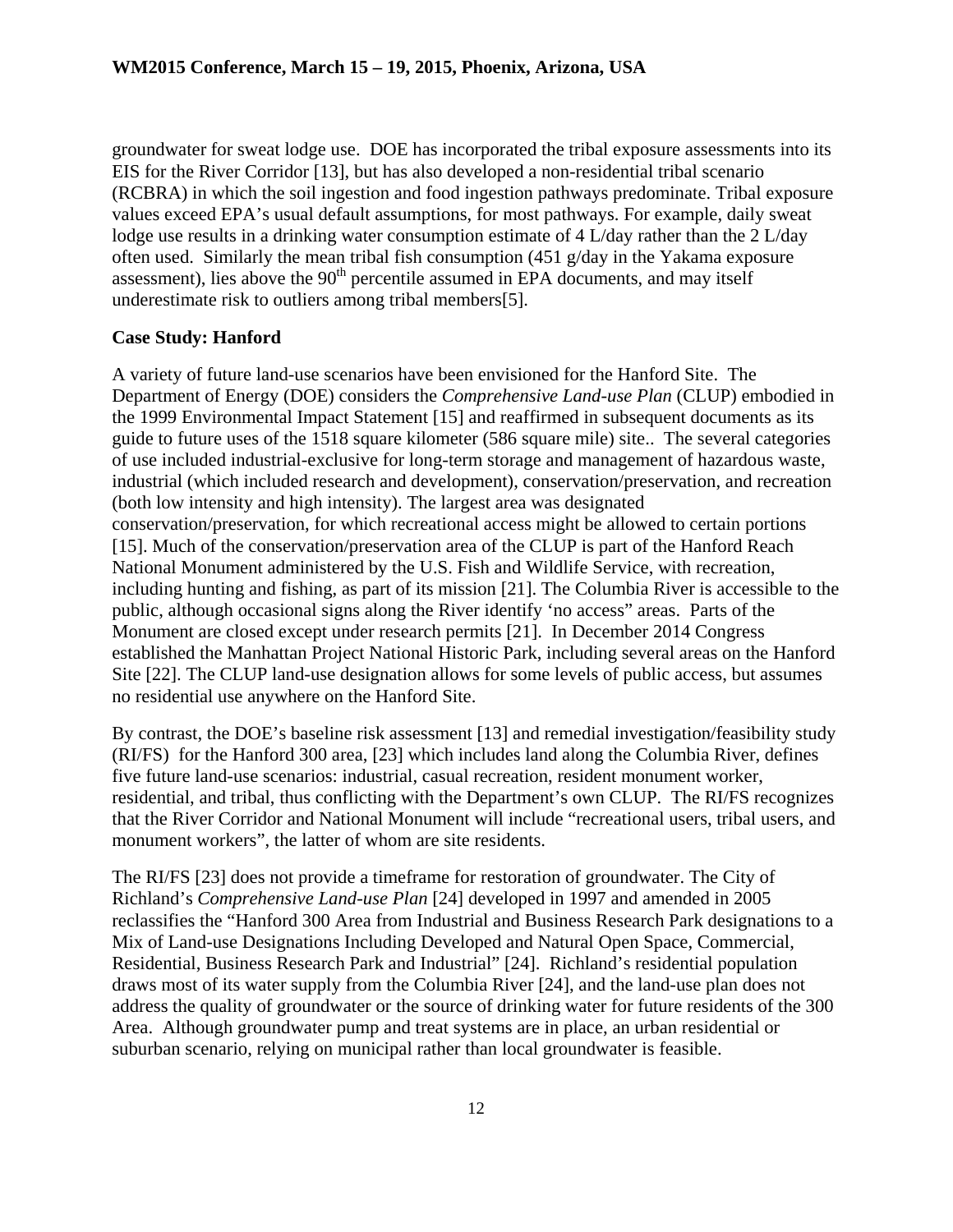Risk assessments conducted by EPA and tribal scientists demonstrate unacceptable cancer risks and non-cancer hazards if institutional and engineered controls for some previously remediated areas of Hanford were to fail [13]. Integral to any consideration relating land-use to risks or viceversa, is the assumption that the sources of contamination have been adequately characterized, that plumes have been discovered, and potential future pathways identified. After cleanup, a fair balance between any residual contamination and the allowable land-use should result in no more than *de minimus* risks for the future site users. Risk assessments based upon mean exposures or common defaults, of necessity underestimate the risk to outliers  $(90<sup>th</sup>$  percentile of exposure) who may represent a large number of people at risk [6], leading us to conclude that *outliers matter*.

# **CONCLUSION**

The reciprocal relationship between future land-use and clean-up levels must be considered in any future land-use planning. Not every site can or will be cleaned up to completely unrestricted status in a 50 year time horizon, or perhaps, ever. "Maximal beneficial use of groundwater" is often the obstacle to unrestricted designation, since treatment of contaminated groundwater to eliminate contamination to a drinking water standard is likely to take decades and sources of ongoing contamination to groundwater are not always defined. Many urban and suburban residential areas of the United States have gone for decades without accessing their contaminated aquifers, so that residential land-uses, barring access to groundwater, can be a reasonable locally beneficial land-use. This paper describes gradations in recreational and residential land-use along with their accompanying scenarios. The terms "suburban residential", "urban residential" and "high rise residential" exemplify partially restricted residential land-uses. The Hanford case study illustrates disagreements in projected land-uses that may have major implications for remedy selection.

In many brownfields situations, recreational access of varying intensities may an acceptable compromise solution. The DOE's CLUP designation of conservation/preservation as the largest areal land-use for Hanford, the establishment of the Hanford Reach National Monument (in 2000)[21], and designation of the Manhattan Project National Historic Park (in 2014) [22] indicate that tourism and recreation are important components of a vision for Hanford, while remediation of contamination in the former industrial areas of the site continues. After cleanup, a fair balance between any residual contamination and the allowable land-use should result in no unacceptable health risk for the future industrial, commercial, recreational residential and Tribal users.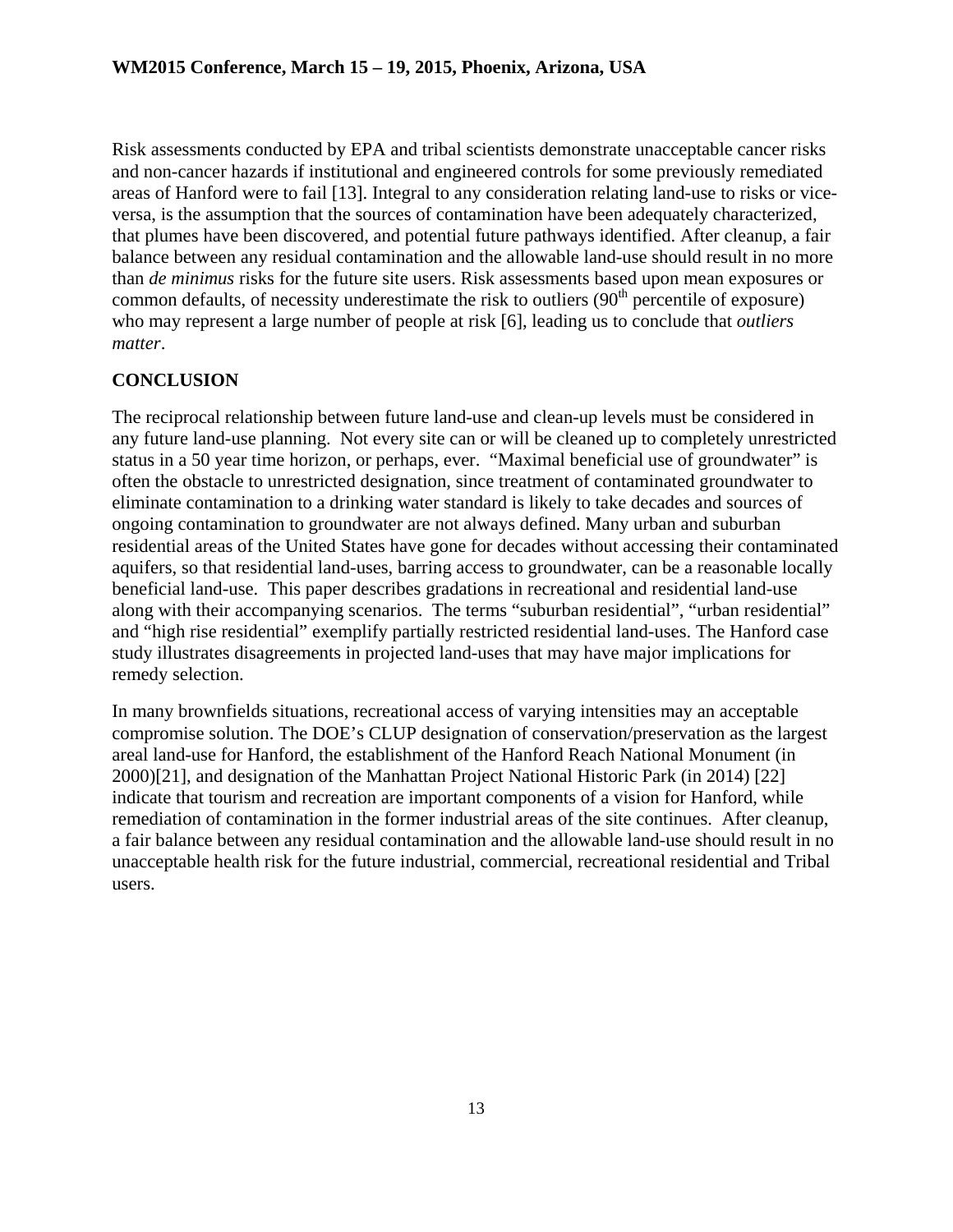# **REFERENCES**

[1] Environmental Protection Agency (EPA). 1995. Land-use in the CERCLA Remedy Selection Process: the Superfund Land-use Directive. U.S. Environmental Protection Agency, OSWER 9355.7-04.

[2] Environmental Protection Agency (EPA). 1999. A Guide to Preparing Superfund Proposed Plans, Records of Decision, and Other Remedy Selection Decision Documents. U.S. Environmental Protection Agency, OSWER 9200.1-23.P. EPA 540-R-98-031

[3] Greenberg M, Lee C, and Powers C. 1998. Public Health and Brownfields: Reviving the Past to Protect the Future. American Journal of Public Health 88:1759-1760.

[4] Powers CW, Hoffman F. 2000. A Great Experiment: Brownfields Pilots Catalyze Revitalization. Institute for Responsible Management, New York, 208 pp.

[5] Ridolfi Inc. 2007. Yakama Nation Exposure Scenario for Hanford Site Risk Assessment, Richland, Washington. Reproduced in [http://energy.gov/sites/prod/files/EIS-0391-FEIS-](http://energy.gov/sites/prod/files/EIS-0391-FEIS-Volume2-AppW-X-2012.pdf)[Volume2-AppW-X-2012.pdf](http://energy.gov/sites/prod/files/EIS-0391-FEIS-Volume2-AppW-X-2012.pdf)

[6] Gochfeld M, and Burger J. 2011. Disproportionate exposures in environmental justice and other populations: the importance of outliers. Amer J Public Health 101:S42-S63.

[7] Environmental Protection Agency. 2011 CERCLA - National Contingency Plan - RI/FS 40 CFR Part 300http://www.gpo.gov/fdsys/pkg/CFR-2011-title40-vol28/pdf/CFR-2011-title40 vol28-sec300-430.pdf

[8] Washington State. 2014. Growth Management Act. State of Washington Revised Code of Washington RCW 36.70A. [Accessed Nov 1, 2014] http://apps.leg.wa.gov/rcw/default.aspx?cite=36.70A

[9] Mayer HJ, Greenberg MR, Burger J, Gochfeld M, Powers CW, Kosson D, Keren R, Danis C, Vyas V. 2005. Using integrated geospatial mapping and conceptual site models to guide risk-based environmental clean-up decisions. Risk Analysis 25:429-446.

[10] Environmental Protection Agency (EPA) 2002. Supplemental Guidance for Developing Soil Screening Levels for Superfund Site. U.S. Environmental Protection Agency, OSWER 9355.4-24. [Accessed Nov 9, 2014] http://www.epa.gov/superfund/health/conmedia/soil/pdfs/ssg\_main.pdf

[11] Washington Administrative Code 173-340-200 Definitions "Unrestricted Land Use".http://app.leg.wa.gov/wac/default.aspx?bite=173-340-200 [accessed Dec 18, 2014]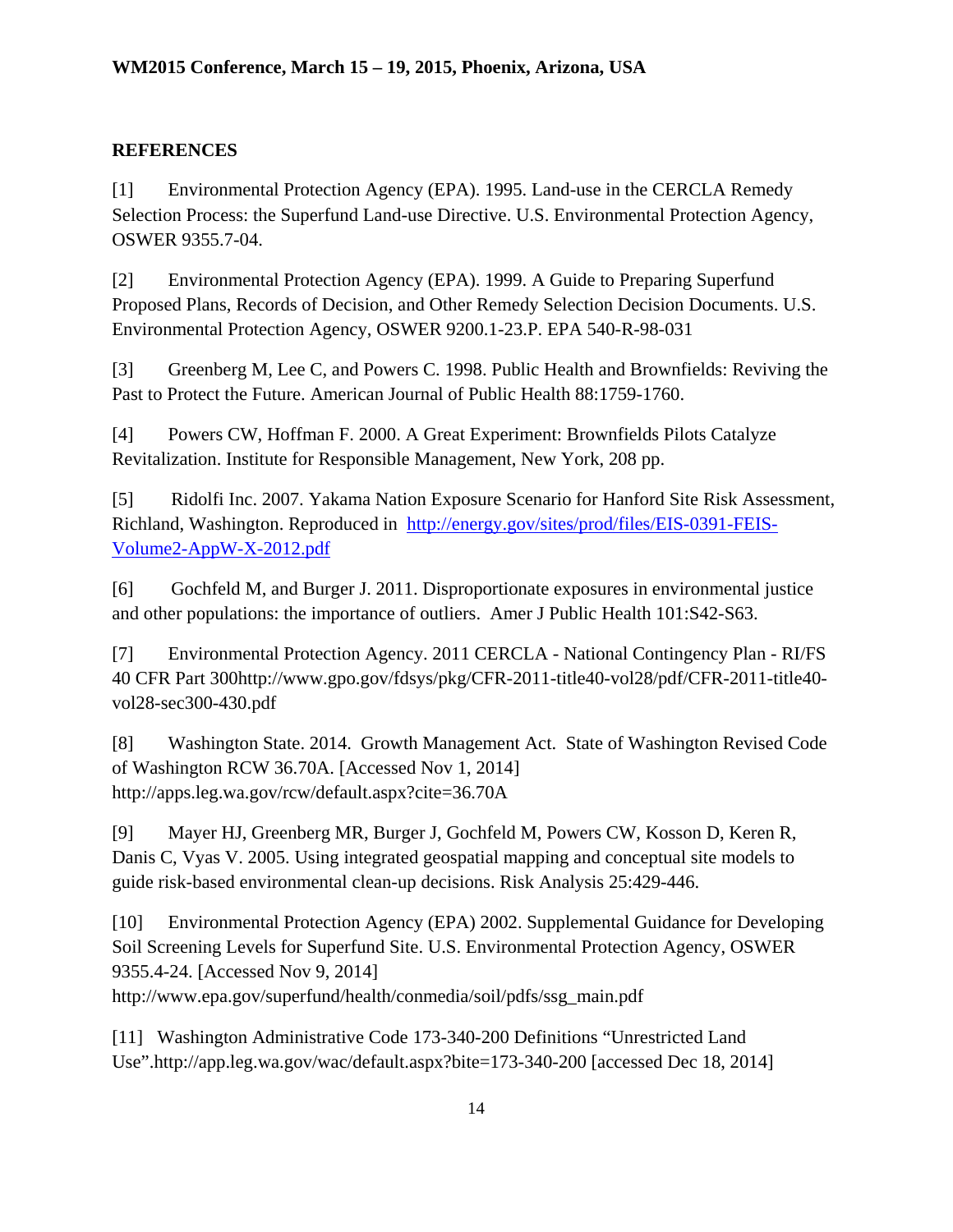[12] Harper BL, Flett B, Harris S, Abeyta C, Kirschner F. 2002. The Spokane Tribe's Multipathway Subsistence Exposure Scenario and Screening Level RME. Risk Analysis. 22(3):513-526.

[13] Department of Energy (DOE). 2007. River Corridor Baseline Risk Assessment, Vol. II. DOE/R-2007-21. [] http://www.hanford.gov/files.cfm/CAL\_Vol\_II\_Draft\_C\_Part-1.pdf [accessed Dec 16, 2014]

[14] U.S. Environmental Protection Agency (EPA) 1989. Risk Assessment Guidance for Superfund (RAGS), Volume I: Human Health Evaluation Manual. [Accessed Nov 10, 2014] http://epa.gov/oswer/riskassessment/ragse/index.htm[Accessed

[15] Department of Energy (DOE) 1999. Hanford Comprehensive Land-Use Plan Environmental Impact Statements, DOE/EIS-0222-F. [Accessed Nov, 2014] http://www.hanford.gov/files.cfm/Final\_Hanford\_Comprehensive\_Land-Use\_Plan\_EIS\_September\_1999\_.pdf

[16] Environmental Protection Agency [EPA] 2003. Assessing intermittent or variable exposures at lead sites. Office of Solid Waste & Emergency Response. EEPA-540-5-03-008 OSWER#9285-7-76. <http://www.epa.gov/superfund/lead/products/twa-final-nov2003.pdf> [accessed Dec 18, 2014]/

[17] Environmental Protection Agency [EPA] 2006 Screening-Level Risk Assessment For Recreational Use Of Beaches: Upper Columbia River Remedial Investigation and Feasibility Study.

[http://yosemite.epa.gov/r10/CLEANUP.NSF/82751e55bf4ef18488256ecb00835666/0d26a07060](http://yosemite.epa.gov/r10/CLEANUP.NSF/82751e55bf4ef18488256ecb00835666/0d26a07060578af988256ecc0075d161/$FILE/Draft%20UCR%20Beach-Screen-RA-082806.pdf) [578af988256ecc0075d161/\\$FILE/Draft%20UCR%20Beach-Screen-RA-082806.pdf](http://yosemite.epa.gov/r10/CLEANUP.NSF/82751e55bf4ef18488256ecb00835666/0d26a07060578af988256ecc0075d161/$FILE/Draft%20UCR%20Beach-Screen-RA-082806.pdf) [accessed Dec 18, 2014].

[18] Gochfeld M. 2004. Risk-risk balancing for hazardous waste workers: alternative work, traffic fatalities, and unemployment. Risk Analysis 24:347-348.

[19] Burger F. 2005. Fishing, fish consumption, and knowledge about advisories in college students and others in central New Jersey. Environ Res. 2005 Jun;98(2):268-75.

[20] Center for Health, Environment and Justice. 2013. Love Canal Today. <http://chej.org/2013/10/13540/> [Accessed Dec. 18, 2014].

[21] Hanford Reach National Monument. Visitor Activities. [http://www.fws.gov/refuge/Hanford\\_Reach/Visit/Activities.html#](http://www.fws.gov/refuge/Hanford_Reach/Visit/Activities.html)